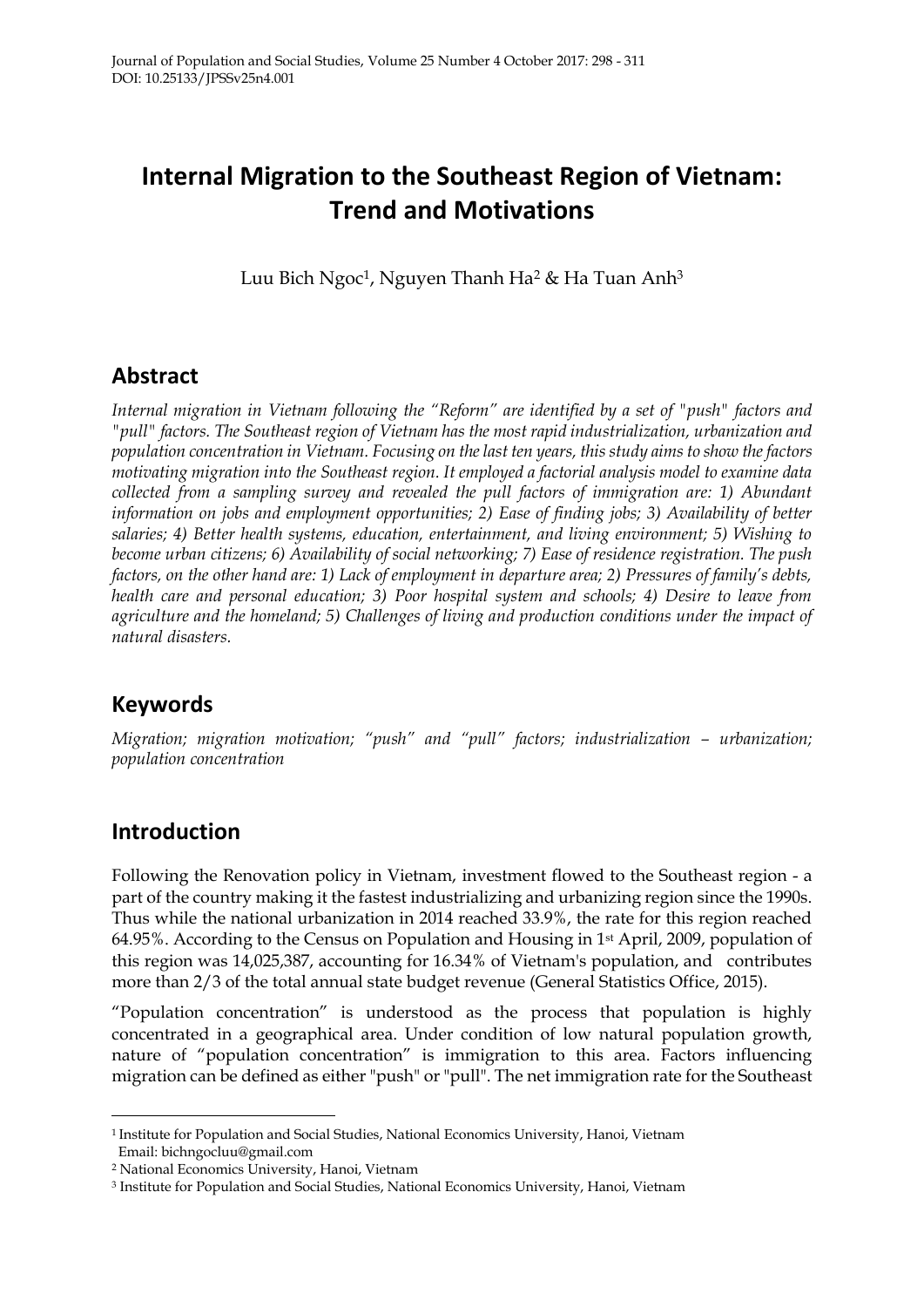region in 2004-2009 was 127% or four times higher than that for the Highland region in the same period. In the 5-year period 2004-2009, the Southeast region has welcomed 1,635 thousand immigrants, while in the period 1994-1999, it had welcomed only 580 thousand people (General Statistics Office, 2010:80). This study aimed at measuring the motivations behind migration to the Southeast region of Vietnam in the last ten years using a factorial analysis model on original data collected from a sampling survey.

## **Literature Review on Migration Motivations: Theories and Experiences**

In countries around the world today as well as in Vietnam, internal migration flow is formed mostly by rural - urban migration and this is not a new topic. Since 19<sup>th</sup> century and 20<sup>th</sup> century, in the world, there were many models, streams of migration based on factors such as economic, political, social and cultural as well were studies that built from both theoretical and practical approach.

Ravestein (1885) classified migration based on distance and time of movement, and proposed the laws of migration based on distance, pull of industrialization and urbanization. Developing Ravenstein's laws of migration, Lee (1966) proposed a theoretical frame to describe the diversity of migration and return migration flows. He analyzed four factors: (1) Factors related to departure places, (2) Factors related to destination places, (3) The barrier of migration decisions, and (4) Characteristics of migrants. This model was further developed by including: (1) rapid population growth in rural areas leading to pressure on natural resources and food as a "push" factor; (2) better economic circumstances in urban (higher income, good job opportunity) areas as a "pull" factor.

According to Todaro (1969), Harris & Todaro (1970), the decision to migrate depends on income gap between regions. Thus, probability of finding a job was low but migration rate was still high. And migration affects to labor force and unemployment rate in urban areas. Harris-Todaro model also developed an explanation for this event seems to be the confliction of rural-urban migration flow, even though, unemployment rate of urban areas was increasing.

The Harris-Todaro model was further developed by Espíndola et al. (2006) who then affirmed that wages were still the main reason prompting migration trends. In addition, the ruralurban migration flow's rapid increase also brings the disadvantages for development of urban areas (increase in unemployment rate). Pressures on urban infrastructure could be thrust the "push" factor against migrants at the place where they have arrived.

In conditions similar to those found in Vietnam, Zhu (2002) used a mathematical model to analyze the factors that affect rural-urban migration in China, citing: (1) increase in marginal wage (2) job opportunities in urban areas (3) migration costs (4) and regional development, as reasons. Laing et al. (2005) affirmed these findings. Early studies of this phenomenon in Vietnam tended to focus on demographical characteristics of migrants, the main reasons of migration decisions, and the disadvantages facing migrants in destination places (Dang N.A., 1997; 1998; 1999; 2005; Luu B.N. & Nguyen T.T., 2011). They found family reunion and education were the main reasons behind migration in the past (HIDS, 1996), while income, job, better living standard in urban areas standout as defining present trends (General Statistic Office, 2005; Dang N.A. 2005; UN Vietnam, 2010).

It should be emphasized that internal migration in Vietnam is closely associated with socioeconomic inequality. Unemployment and underemployment remain widespread in rural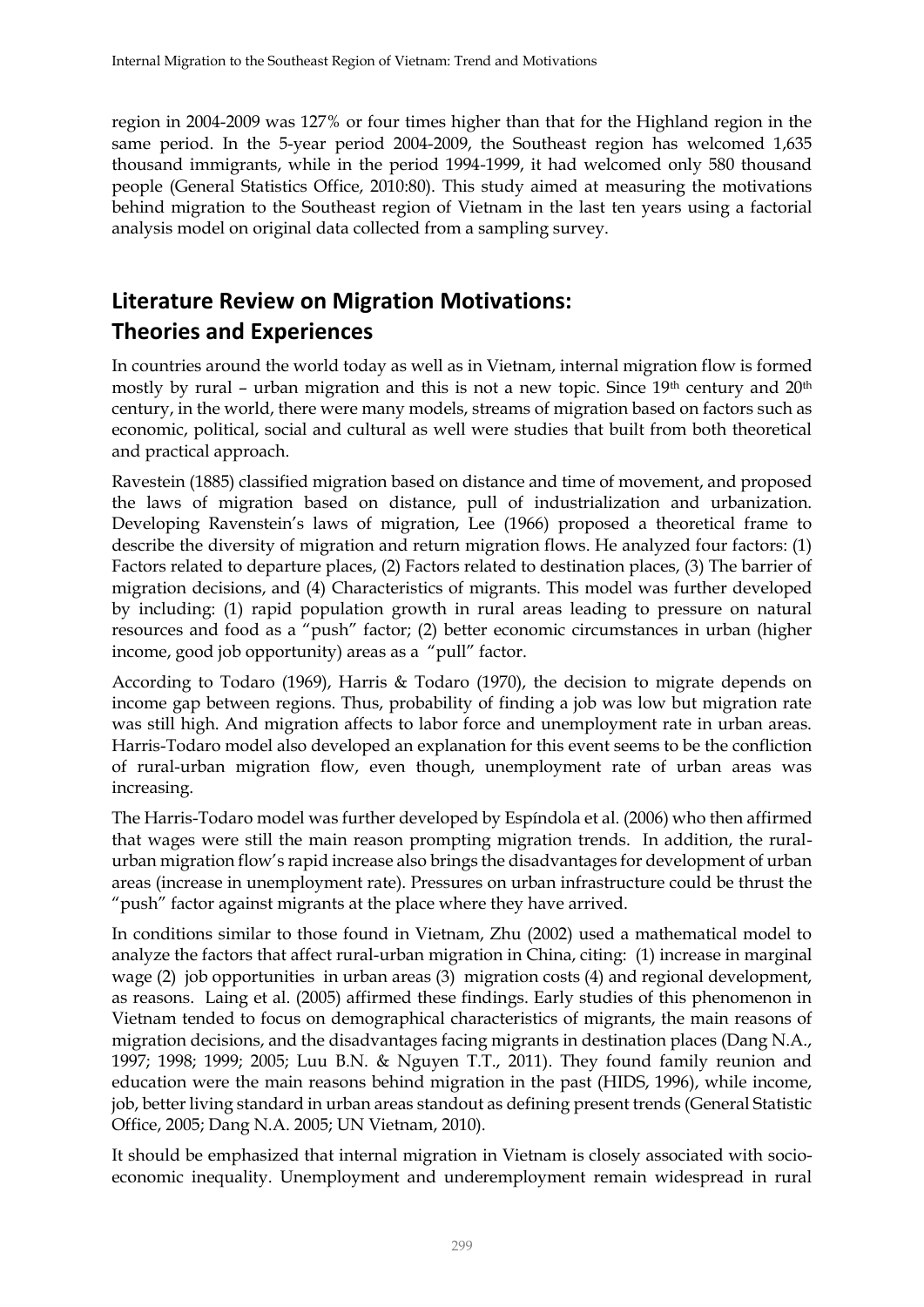areas - where surplus labor accounts for 1/5 of the population (Le B.D. et al., 2006: 99). The group of "push" factors in present day rural-urban migration in Vietnam might include: 1) Change the structure of agricultural production; rural industrialization thoroughly; 2) Unemployment, underemployment in rural areas; 3) Living conditions such as housing, access to education and health care were not guaranteed; 4) Famine, drought and other natural disasters. "Pull" factors on the other hand might be: 1) Employment opportunities; 2) Higher income and additional income; 3) The desire to enjoy higher quality of education, better health care services; 4) New opportunities for urban living.

### **Research Methodology**

### **Approach and analytical framework**

Micro-level migration theories focus on individual migration decisions, whereas macro-level theories look at aggregate migration trends and explain these trends by macro-level explanations. The meso-level focuses on the household or community level, thus migration motivations can be analyzed at all three levels.



*Sources:* Hangen-Zanker, 2008

#### **Figure 1:** Framework of migration decision making

Variables that attract migrants are considered "pull" factors and on the other hand, variables that are barriers to settlement are considered as "push factors". At the departure, variables that prevent people from leaving are considered to be the "pull factor" while variables that drive people away are considered "push factors". The combination of such "pull" s and "push factor" form the motivations for migration.

In the context of rural - urban migration in Vietnam, the macro factors, meso factors and micro factors are shown in Table 1.

*The macro factors:* (1) the labor demand is considered at both the departure and destination areas, both in terms of number of jobs, quality of work (including the relevance of expertise and income); (2) Policy and laws on migration registration policy; (3) Economic development,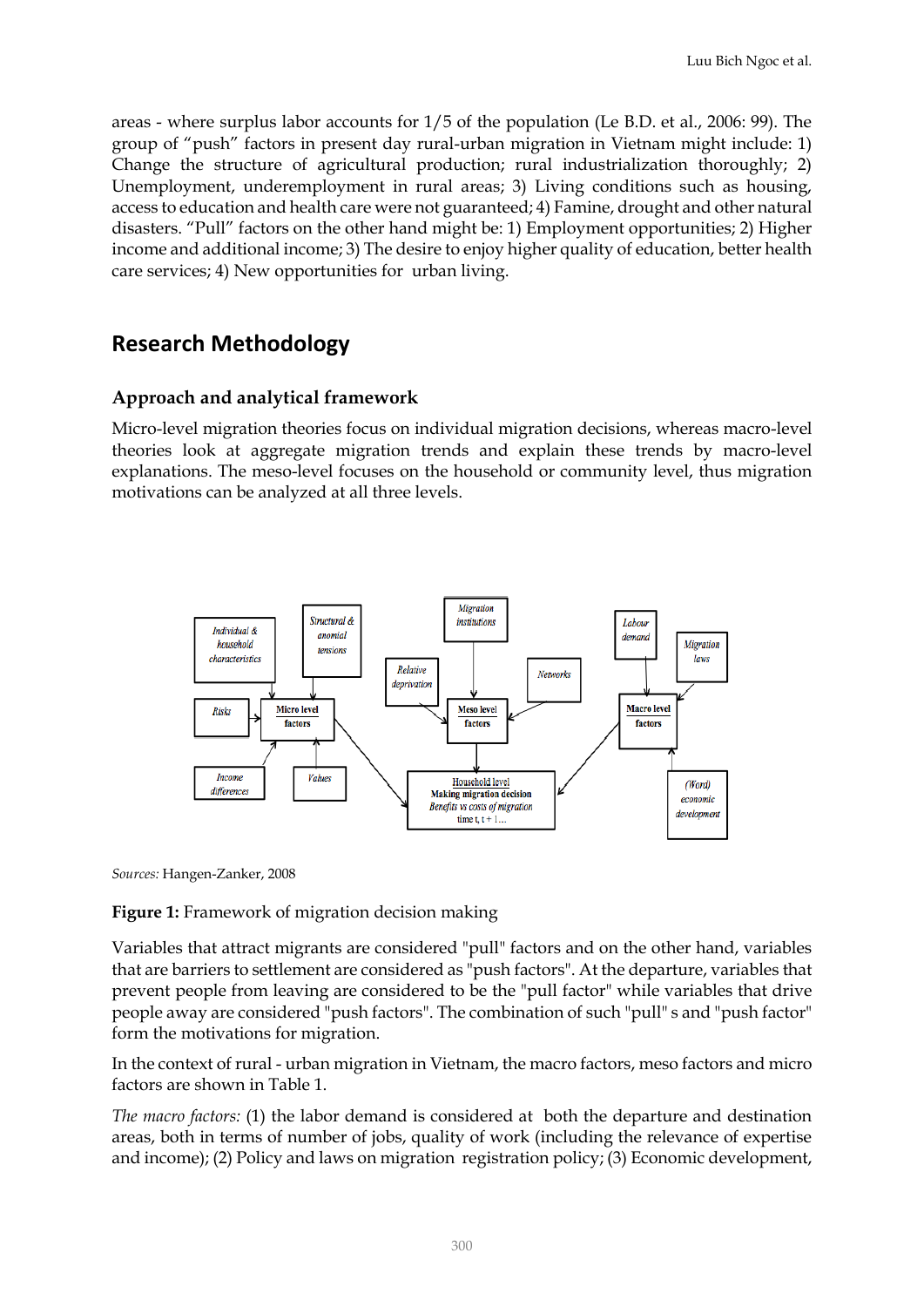development of industrial parks, infrastructure, differences in prices and living standards between rural and urban areas.

*Meso factors:* (1) Organization for migration as the agencies or companies on employment introduction, recruitment of migrant labors; (2) Vulnerability community in the departure areas including remote areas, poor resource areas, coastal zones, being affected by natural disasters, loss of land due to natural and social causes; (3) Social networks of migrants.

*The micro factors:* (1) Social and demographical characteristics; (2) individual values such as wish to leave an agricultural village and become a worker or an urban citizen; (3) income difference between departure and destination places; (4) Self-perceived risks such as family separation, children's drop out of school or social disease infection; (5) pressure on individual migrant such as the employment pressure, need in income, debt, improvement of living conditions, education, medical treatment ...

| Level                   | Factors                                                                                                                                                                                                                            | Description                                                                                                                                                                                                                                                                                                                                                                                                                                                                                                                                 |
|-------------------------|------------------------------------------------------------------------------------------------------------------------------------------------------------------------------------------------------------------------------------|---------------------------------------------------------------------------------------------------------------------------------------------------------------------------------------------------------------------------------------------------------------------------------------------------------------------------------------------------------------------------------------------------------------------------------------------------------------------------------------------------------------------------------------------|
|                         | Labor demand (in both<br>departure and destination<br>areas)                                                                                                                                                                       | Destination area: Labor demand increased in all sectors at destination; for all<br>professional levels; both formal and informal; sector and suitable jobs;<br>Departure area: Lack of cultivation land; employments; no jobs suitable with<br>professional skills trained labors; employment with a low salary                                                                                                                                                                                                                             |
| MACRO FACTORS           | Policy and laws relating to<br>migration                                                                                                                                                                                           | Destination area: Residence management more opened; easier temporary<br>residence and household registration;<br>Departure area: Easier in-residence management: no need to declare to the<br>authorities when being short-term absence (less than 3 months, no need to<br>cut household registration as having long-term work away from home)                                                                                                                                                                                              |
|                         | Economic development (both<br>at departure and destination:<br>many industrial parks,<br>developed infrastructure,<br>many enterprises)                                                                                            | Destination area: There are many industrial zones; the demand for services<br>increased; diversified, developed infrastructure (water, electricity, health<br>care, school for children and training opportunities for migrants), price,<br>high living standards;<br>Departure area: Few industrial zones, mainly agricultural sector; poor health,<br>poorly educational opportunities for children; no own good opportunity for<br>development; lower prices and living standards; transportation between<br>provinces became favorable. |
|                         | Agencies for migration<br>(Consulting agencies for labor<br>recruitment, Departments who<br>are in charge of immigration)<br>chances for out-migration                                                                             | Consulting agencies for employment are available in local; enterprises came<br>to hometown for labor recruitment; getting information from internet;<br>provincial labor department informed the employment recruitment,<br>associations (women union, farmers union, veterans union provided<br>information on employment); state's policy on migration, work<br>assignment.by order.                                                                                                                                                      |
| MESO FACTORS            | "Relative movement rights" (as<br>the vulnerability of<br>community: remote areas, poor<br>resources, coastal areas, being<br>suffered from many natural<br>disasters, loss of land due to<br>natural causes and social<br>causes) | The homeland is under poor resource condition; the departure homeland is<br>in remote and poor areas; landslide disasters, typhoons and inundation in<br>homeland; cultivation land was acquired and no work at all; some personal<br>issues wishing to leave home to avoid discrimination.                                                                                                                                                                                                                                                 |
|                         | Migrant network (social capital<br>of migrants)                                                                                                                                                                                    | Small business owners came back hometown for labor recruitment; moving<br>with friends or family members; there is an acquaintance introducing the<br>job; family reunion: going with spouses, parents and siblings.                                                                                                                                                                                                                                                                                                                        |
| FACTORS<br><b>MICRO</b> | Demographic characteristics of<br>migrant and his/her<br>household (education level,<br>marital status)                                                                                                                            | Age; sex; current marital status and marital status before moving; current<br>educational level, educational level before moving; professional<br>qualification at present, professional qualifications before moving; number<br>of children, family size before movement, the current family size (if living<br>with family at the destination).                                                                                                                                                                                           |

**Table 1:** Factors of migration motivation and its description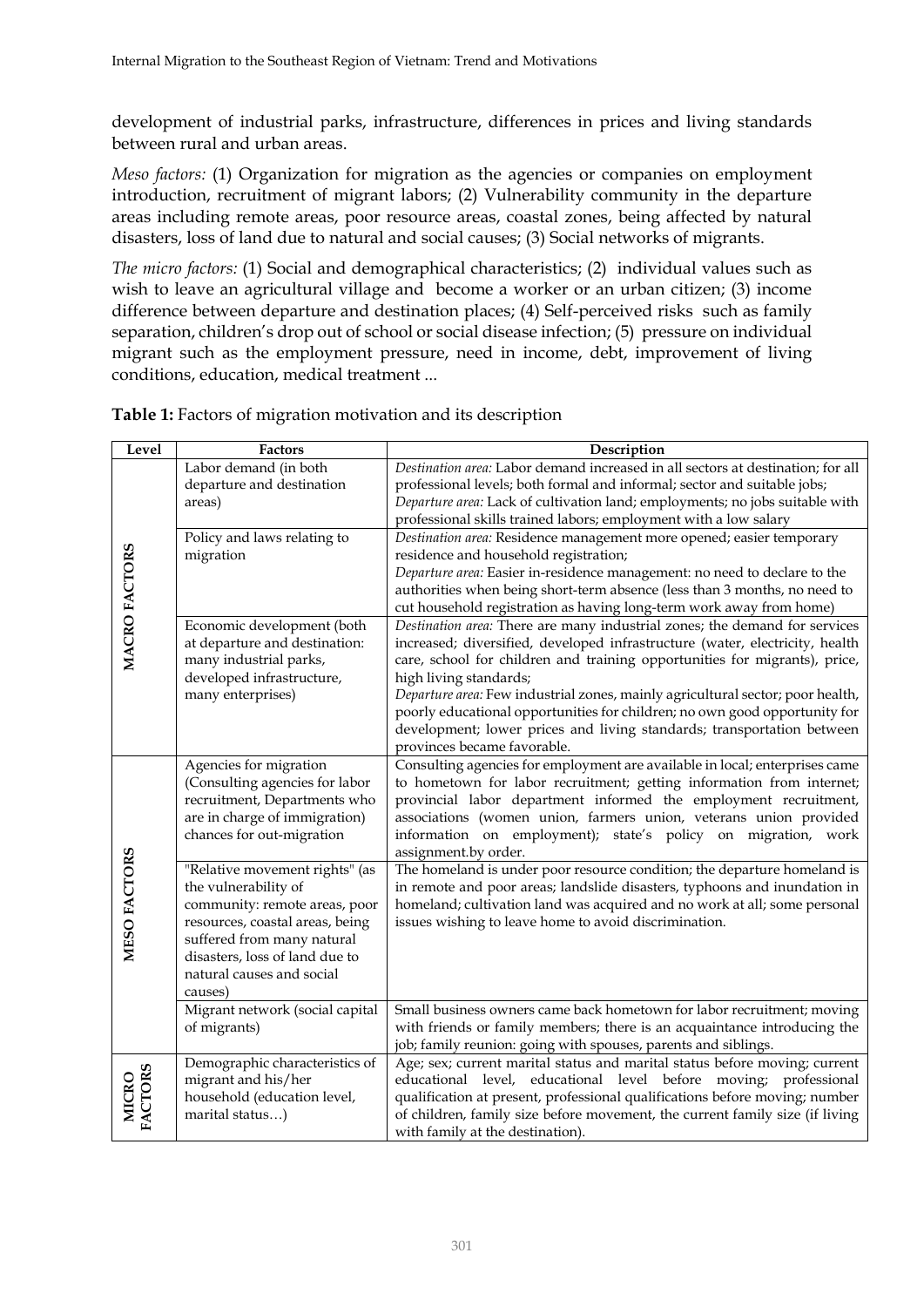| Level | <b>Factors</b>                          | Description                                                                    |
|-------|-----------------------------------------|--------------------------------------------------------------------------------|
|       | Individual values (wish to              | Wishing to go to other places to expand knowledge; Wishing to escape the       |
|       | leave an agricultural village to        | control of parents and families; want to live independently, want not be a     |
|       | become a worker or an urban<br>citizen) | countryside person; wants to be an urban citizen, not a farmer.                |
|       | Income gap between the                  | Very low income in homeland was not enough to live on; income much             |
|       | departure and destination               | higher in destination place.                                                   |
|       | Self-perceived risks might be           | The family is separated; the couple would divorce due to long separation;      |
|       | occurred in the moving                  | education of the children might be affected; children at risk of being         |
|       | process                                 | damaged (lazy to learn, not good at school, racketeering, drug addiction);     |
|       |                                         | risks for singles (reproductive health: sexually transmitted infection,        |
|       |                                         | HIV/AIDS, unwanted pregnancies).                                               |
|       |                                         | High transportation costs but did not get a job at the destination place; loss |
|       |                                         | of the opportunity to work at departure place, loss of land at departure       |
|       |                                         | place; getting accidences and risks at destination place; no carer for severe  |
|       |                                         | illness at destination place.                                                  |
|       | Types of pressure on                    | Pressure in finding a job; pressure in income improvement; pressure of debt    |
|       | individual migrant                      | payment; pressure of health treatment for family's members; pressure to        |
|       | (employment pressure, need in           | earn money for children's schooling; pressure to earn money to build a         |
|       | income, debt, improvement of            | house; pressure to earn money for own schooling.                               |
|       | living conditions, education,           |                                                                                |
|       | medical treatment)                      |                                                                                |

#### **Data collection and analysis**

The Vietnam Census on Population and Housing in 1989, 1999, 2009 and Inter-Census were used to analyze population concentration in the Southeast region. Factors driving migration to this region were analyzed using data obtained from a sampling survey conducted by the Institute of Population and Social Studies, National Economics University in December 2014.

In the sampling survey, Dong Nai and Binh Duong were chosen as the study area. In 2013 the urbanization rate of the country was 32.19%, while that rate for the Southeast region was 60.68%. The rate in Binh Duong and Dong Nai were 64.50% and 34.19%. From 2000-2013 the urbanization rate for the country increased by 8.07% percentage points, and that of Binh Duong increased to 34.23% percentage points (GSO, 2014). From 1994 to 1999 the migration rate of Binh Duong was 98.25% and ranked the fourth in the country while Dong Nai ranked eighth with 72.47%. In the period from 2004-2009, Binh Duong had become the province having the highest immigration rate in the country - 365% while Dong Nai with 104.4% ranked fourth.

Semi-structured questionnaires were conducted among migrants from 15-60 years old who had been in the study area for 10 years and working in either the formal or informal sector. The sample size was determined by the sample calculating formula based on the known sample total (total number of immigrants to the study area according to the results of the Population and Housing Census 2009), with 95% statistical significance. In each province, 350 respondents were chosen to be interviewed, approximately 70% of respondents were employed in the formal sector and the remaining in the informal sector. Stratified sampling method was applied. In each province, two districts having many industrial zones were randomly selected. In each district 5 wards/communes were selected randomly and in each ward/commune, 35 respondents who had moved the last ten years were selected randomly to be interviewed. Of the respondents selected, 46.3% were male and 53.7% female, of which those aged between 21-30 accounted for 52.2%, 31-40 age group accounted for 26.7%, and 41- 50 age group accounted for 11.2%. The number of respondents under 20 and over 50 was 6.6% and 3.3%, respectively. Those who migrated the last 5 years amounted to 62.4% of respondents of whom majority were young, female, and with higher levels of education compared with those who had arrived earlier and accounted to the balance 37.6% of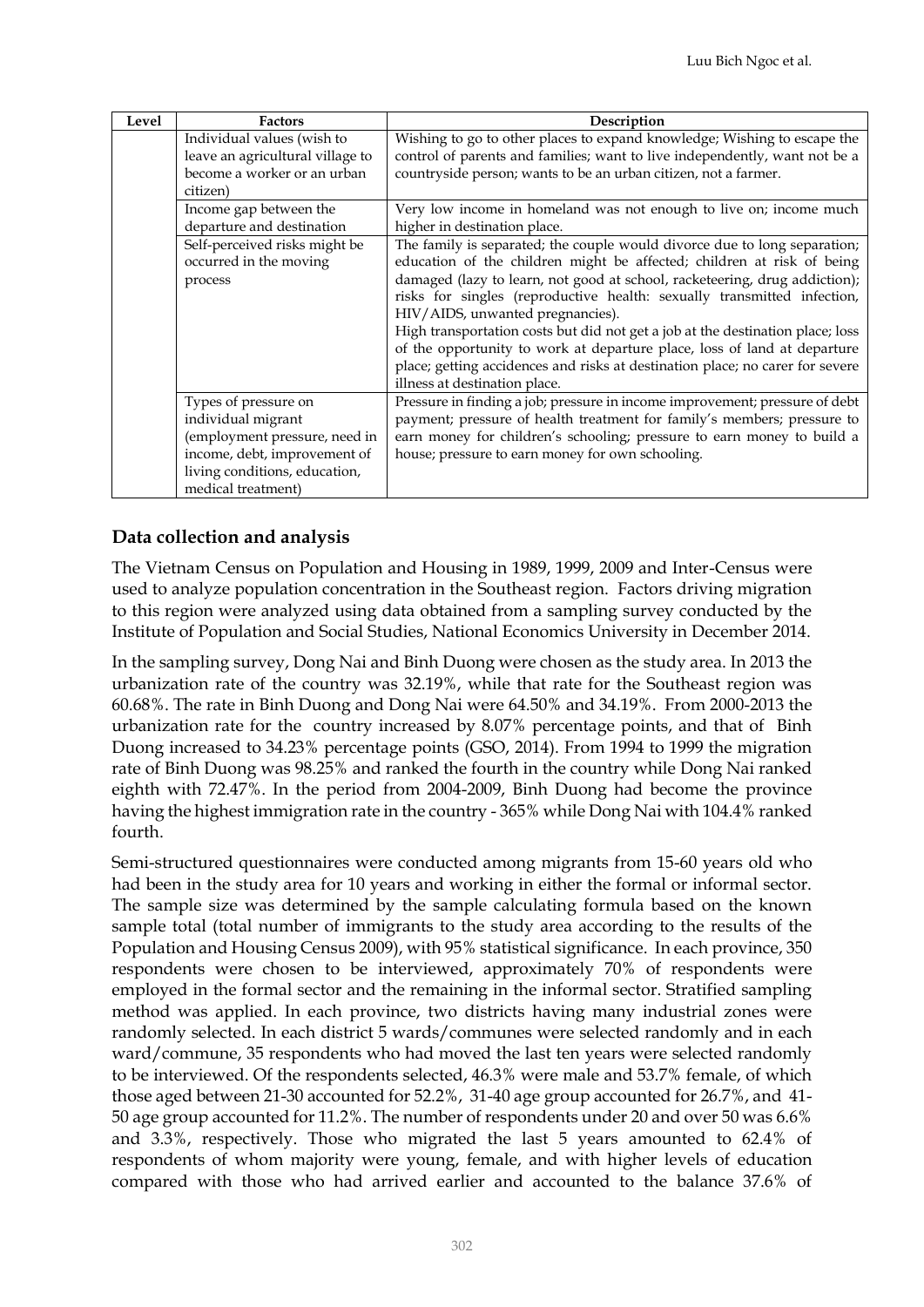respondents. Respondents come from all six regions of the country. Of these, the proportion of respondent coming from the North and South Central Coast region and from the Mekong River Delta region was highest (39.8% and 34.6%, respectively). 9.1% of respondents came from the Red River Delta while those from the Northern Midlands and Mountains, the Central Highlands and the provinces of the Southeast amounted to 4-6%. The proportion of trained interviewees was 25.8% (primary: 4.6%, middle level: 7.2%, colleges: 3.7%; universities: 2.2%; and being trained in the enterprises: 8.2%).

Reasons for migration are complex, multi-dimensional (economic, psychological, social, environmental, etc.), hence the factorial analysis model is used to show interrelations and the nature of the "pull" or "push" factors instead of frequency analysis. Using only frequency analysis would not show a combination of factors that formed a group. For each factor, the impact degree on the migration's decision is different, it is not simply the presence or absence (binary variable) of this factor in the model. Therefore, the Likert scale is used to show more clearly the impact degree of the factors.

Factorial analysis model was applied on three dependent variables to measure the motivations for migration. The independent variables were the factors related to migration motivations mentioned above.

### **Research Results**

#### **Population concentration trends in the Southeast region in the period 1989-2014**

As mentioned above, Southeast region experienced rapid industrialization and urbanization from 1989 (Figure 2). The results of the Vietnam Population and Housing Census of 1979, 1989, 1999, 2009 and Inter Census 2014 showed during the period from 1979 to 1989, the Southeast was the region with the second highest population growth, 2.7% per year, only behind the Central Highland.



*Source:* General Statistics Office of Vietnam, 2000; 2010; 2015

**Figure 2:** Urbanization rate of regions in Vietnam from 2000-2014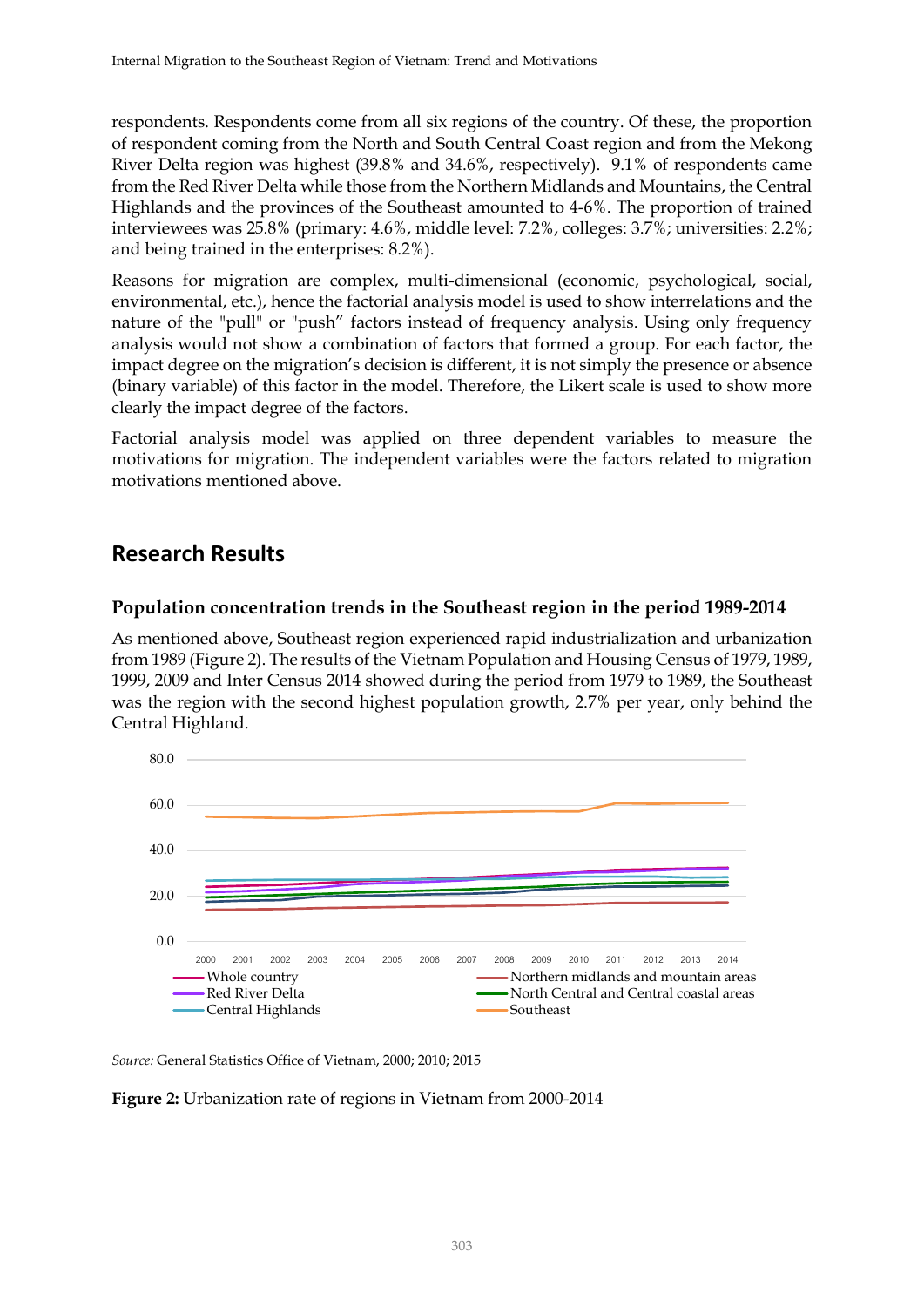|                |                                         |        |        |        | Unit: Thousand people |        |
|----------------|-----------------------------------------|--------|--------|--------|-----------------------|--------|
| N <sub>0</sub> | Socio-economic regions                  | 1979   | 1989   | 1999   | 2009                  | 2014   |
|                | Northern midlands and mountain areas    | 8,069  | 10,242 | 11,053 | 11,065                | 11,633 |
|                | Red River Delta                         | 11,445 | 13,784 | 16,834 | 19,578                | 20,649 |
| 3              | North Central and Central coastal areas | 13,080 | 15,459 | 16,536 | 18,836                | 19,482 |
| 4              | Central Highlands                       | 1.529  | 2,512  | 4,060  | 5,107                 | 5,504  |
| 5              | Southeast                               | 6,276  | 7,987  | 11,710 | 14,025                | 15,721 |
| 6              | Mekong River Delta                      | 12,341 | 14,428 | 16,131 | 17,179                | 17,501 |
|                | Whole country                           | 52,742 | 64,412 | 76,323 | 85.789                | 90,493 |

**Table 2:** Population size of regions in Vietnam from 1979 to 2014

*Source:* General Statistics Office of Vietnam, 2000; 2010; 2015

Table 2 shows that population in the Southeast began to grow since 1989, after Vietnam's Reform policy when industrial zones were established and foreign investments started to flow. From 1989 to 1999, the population of the Southeast region had increased from 7,987 to 11,710 people, the average growth rate during this period amounted to 4.7% per year; and the period of highest population growth. By the end of the 1999-2009 period, population of the region had risen to 14,025 people, with the average growth rate of 2.0%per year. Right up to 1st April 2014, population of this region was 15,721 with the average growth rate in the 2009- 2014 period was 2.23%.

Although the Central Highland region had a high population growth it only accounted for 2.9% in 1979; 3.9% in 1989; 5.3% in 1999 and 5.9% in 2009 of the nation-wide total. The population density of the Southeast in the total population of the country continued to increase from 11.9% in 1979 to 12.4% in 1989, 15.3% in 1999 and 16.4% in 2009. This is from 265 people per km<sup>2</sup> in 1979 to 333 people per km<sup>2</sup> in 1989, 434 people per km<sup>2</sup> in 1999, 594 people per km<sup>2</sup> in 2009 and 666 people per km<sup>2</sup> in 2014. Thus, the degree of concentration of population per unit area of the territory in this region had increased 2.3 times in 30 years, while the average increase for the Vietnam as a whole was 1.6 times and 1.5 times for the Red River Delta and 1.4 times and of Mekong Delta (Table 3).

|     |                                         |      |      |      |      | Unit: person/km <sup>2</sup> |
|-----|-----------------------------------------|------|------|------|------|------------------------------|
| No. | Socio-economic Regions                  | 1979 | 1989 | 1999 | 2009 | 2014                         |
|     | Northern midlands and mountain areas    | 79   | 103  | 126  | 116  | 122                          |
| າ   | Red River Delta                         | 633  | 784  | 898  | 930  | 981                          |
| 3   | North Central and Central coastal areas | 136  | 167  | 195  | 196  | 203                          |
| 4   | Central Highlands                       | 26   | 45   | 73   | 93   | 101                          |
| 5   | Southeast                               | 265  | 333  | 434  | 594  | 666                          |
| 6   | Mekong River Delta                      | 299  | 359  | 408  | 423  | 432                          |
|     | Whole country                           | 160  | 195  | 234  | 259  | 273                          |

**Table 3:** Population density of regions in Vietnam from 1979 to 2014

*Source:* General Statistics Office of Vietnam 2000; 2010; 2015

Population concentration in the Southeast was mainly the result of immigration. In the period 2004-2009, the immigration rate (number of immigrants averaged over 1000 people of the region) was nine times higher than the rate of immigrants to the Northern midlands and mountain areas, the Northern Central and Central Coastal areas and the Mekong River Delta, four times higher than immigration rate to the Red River Delta and three times higher than that of the Central Highland (Figure 3).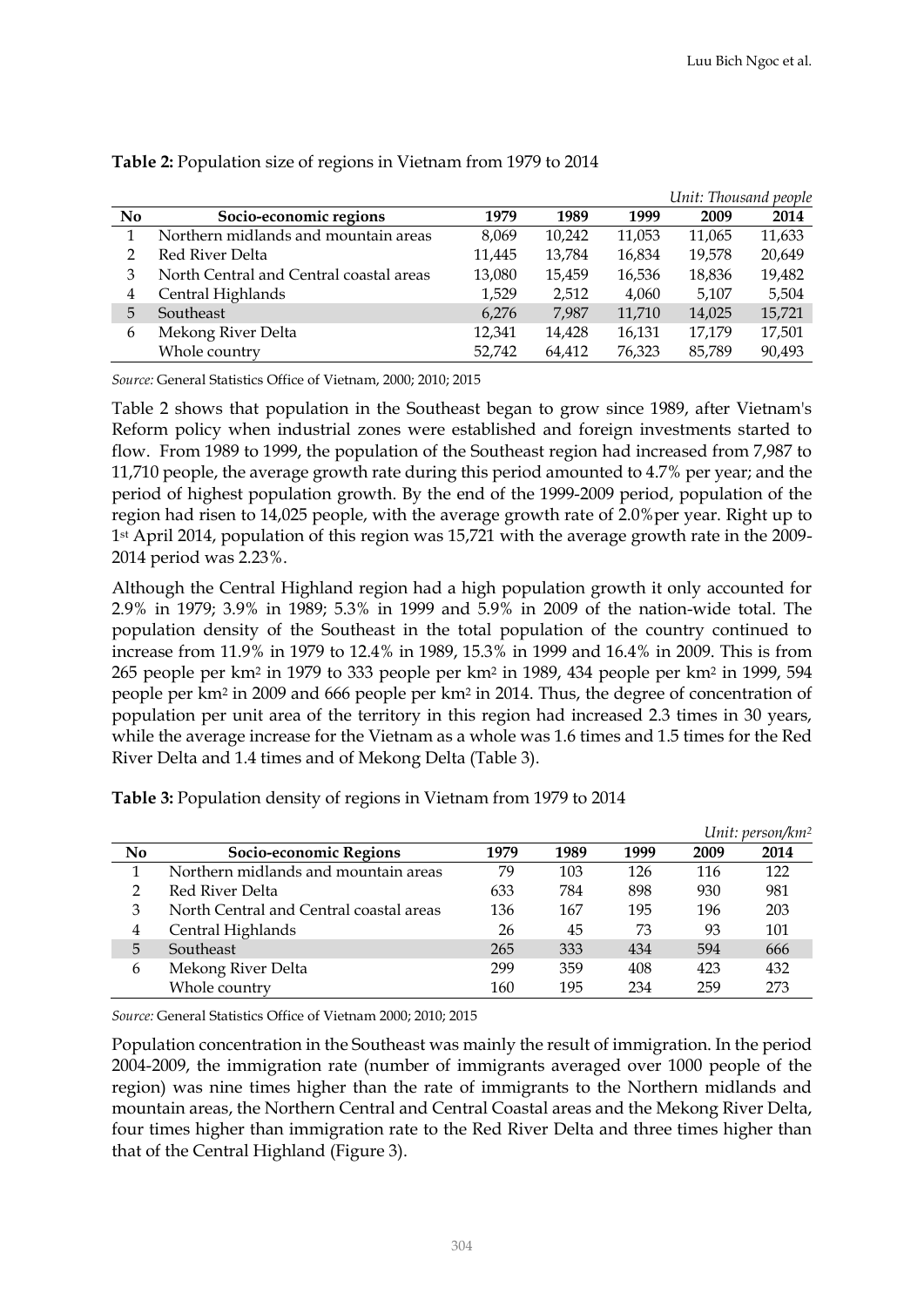

*Source:* General Statistics Office of Vietnam, 2010

#### **Figure 3:** Immigration rate of regions in Vietnam, 2004-2009

For the 2010-2014 period the immigration rate to the Southeast region was 70.8%, and considering the net migration rate (the number of immigrants minus number of out-migrants, over 1,000 population on average) for the period 2004-2009 Southeast recorded 107.7% suggesting that the Southeast region attracted the largest number of migrants in the country. Observations also showed that, in recent years the rate of net migration to this region tended to decrease, from 19.9% in 2010 to 14.8% in 2011, 11.7% in 2012 and 8.3% in 2013. This rate was 56.9% in 2009 till 2014 (Table 4) indicating it has become less attractive for migrants.

|        |                                         |           |        |        |        |        | Unit: ‰   |
|--------|-----------------------------------------|-----------|--------|--------|--------|--------|-----------|
| No     | Socio-economic Regions                  | 2004-2009 | 2010   | 2011   | 2012   | 2013   | 2009-2014 |
|        | Northern midlands and mountain areas    | $-17.5$   | $-3.9$ | $-3.3$ | $-2.6$ | $-2.3$ | $-8.1$    |
|        | Red River Delta                         | $-1.7$    | 0.5    | 0.9    | 0.2    | $-0.3$ | 0.3       |
|        | North Central and Central coastal areas | $-34.6$   | $-5.7$ | $-4.0$ | $-4.4$ | $-1.7$ | $-15.0$   |
| 4      | Central Highlands                       | 11.2      | $-0.3$ | $-2.4$ | 3.7    | 2.1    | 1.0       |
| 5      | South East                              | 107.7     | 19.9   | 14.8   | 11.7   | 8.3    | 56.9      |
| 6      | Mekong River Delta                      | $-40.4$   | $-8.4$ | $-6.5$ | $-5.0$ | $-4.3$ | $-29.7$   |
| $\ast$ | <b>Binh Duong</b>                       | 314.4     | 74.6   | 42.7   | 48.9   | 34.5   | 205.3     |
| $\ast$ | Dong Nai                                | 60.8      | 16.3   | 22.1   | 12.5   | 6.7    | 30.4      |

**Table 4:** Net migration rate of regions, periods of 2004-2009 and 2009-2014

*Source:* General Statistics Office of Vietnam, 2011; 2012; 2013; 2014; 2015

#### **Migration motivations to the Southeast in the period 2005-2014**

Factorial analysis model has allowed us to identify 48 variables with major impact on migration to the Southeast. 48 variables are formed into 10 groups of key motivation factors affecting immigrants in the Southeast. In this 10 groups, 8 groups were homogeneous between factors (push factors or pull factors), and 2 groups included interacting factors (push factors and pull factors) (Table 5).

The factors could be either micro level meso level or macro level. The results of factorial analysis model showed that 7 groups of factors were considered to be the "pull" factors and 5 groups be the "push" factors. Specifically: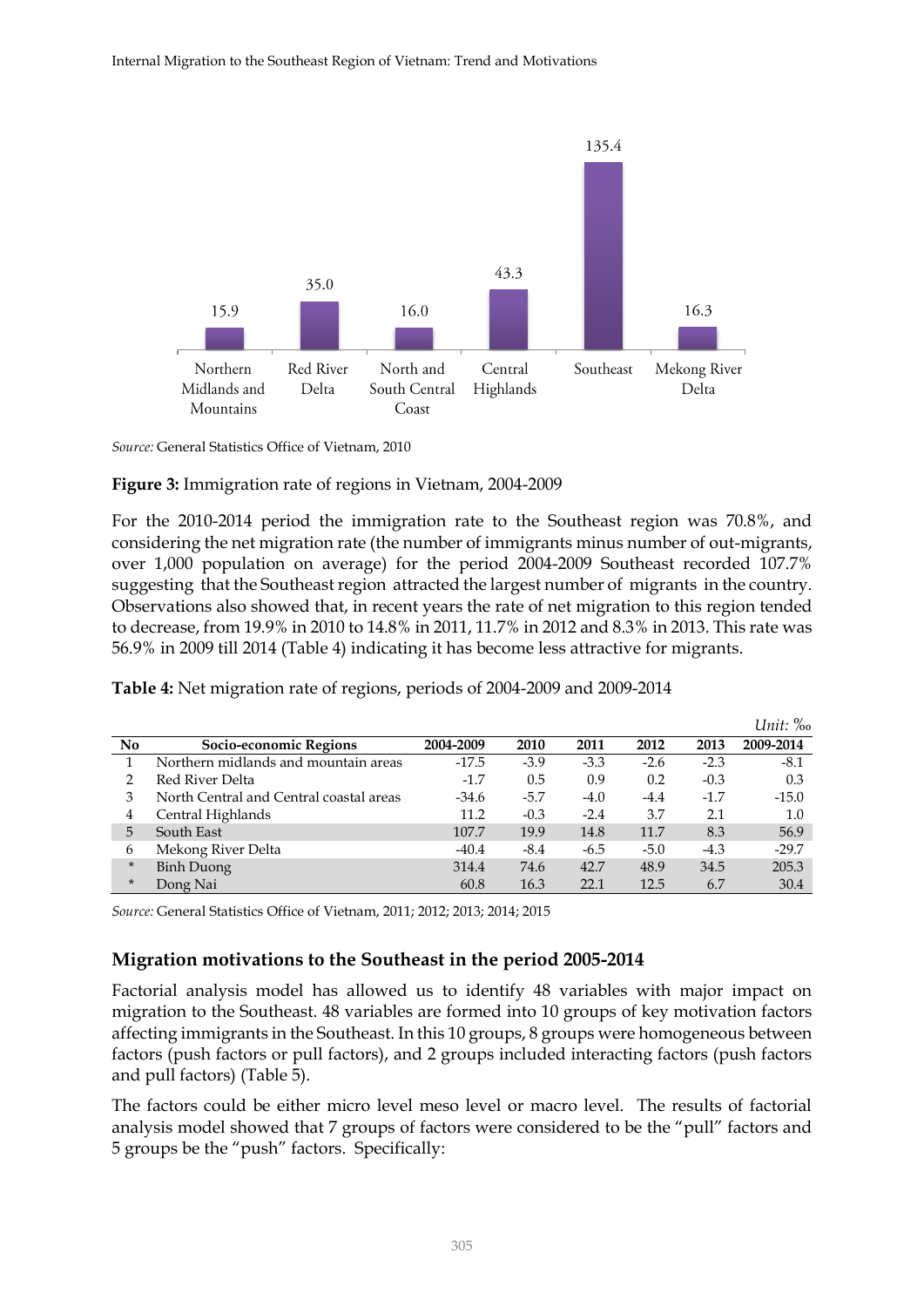- Groups of "pull" factors to a particular destination include: PL1) Plentiful of information on jobs and recruitment opportunities; PL2) Having better health systems, education, training, entertainment and living environment than at departure; PL3) Easy to find jobs that are diversity, abundant and consistent with the aspiration; PL4) Employed, higher income than that in home-land; PL5) Desire to become urban citizens; PL6) Availability of social network in destination place PL7) Regulations favorable for migration and residence.

These factors are fully compatible with the characteristics of industrialization, urbanization and development in the Southeast of Vietnam. Industrialization, increased investment capital helps create more employment opportunities. Urbanization helps improve living conditions, especially the availability of quality health and education services. For a country characterized by long-term agricultural production, the desire to become an urban citizen has psychological effects on rural youth. In this regard social capital plays an important role in helping migrants integrate rapidly and thereby overcome the restrictions of the country's "Household Registration" regime.

- Groups of "push" factors identified are: PH1) There is no good system of hospitals, schools at departure; PH2) Lack of employments in home-land; PH3) under pressure of earning money to pay debts, health treatment, studying; PH4) Natural disasters in the homeland making life increasingly difficult; PH5) Desire to move away from agricultural labor. These are among the reasons cited by the surveyed immigrant population for their migration to the Southeast region of the country.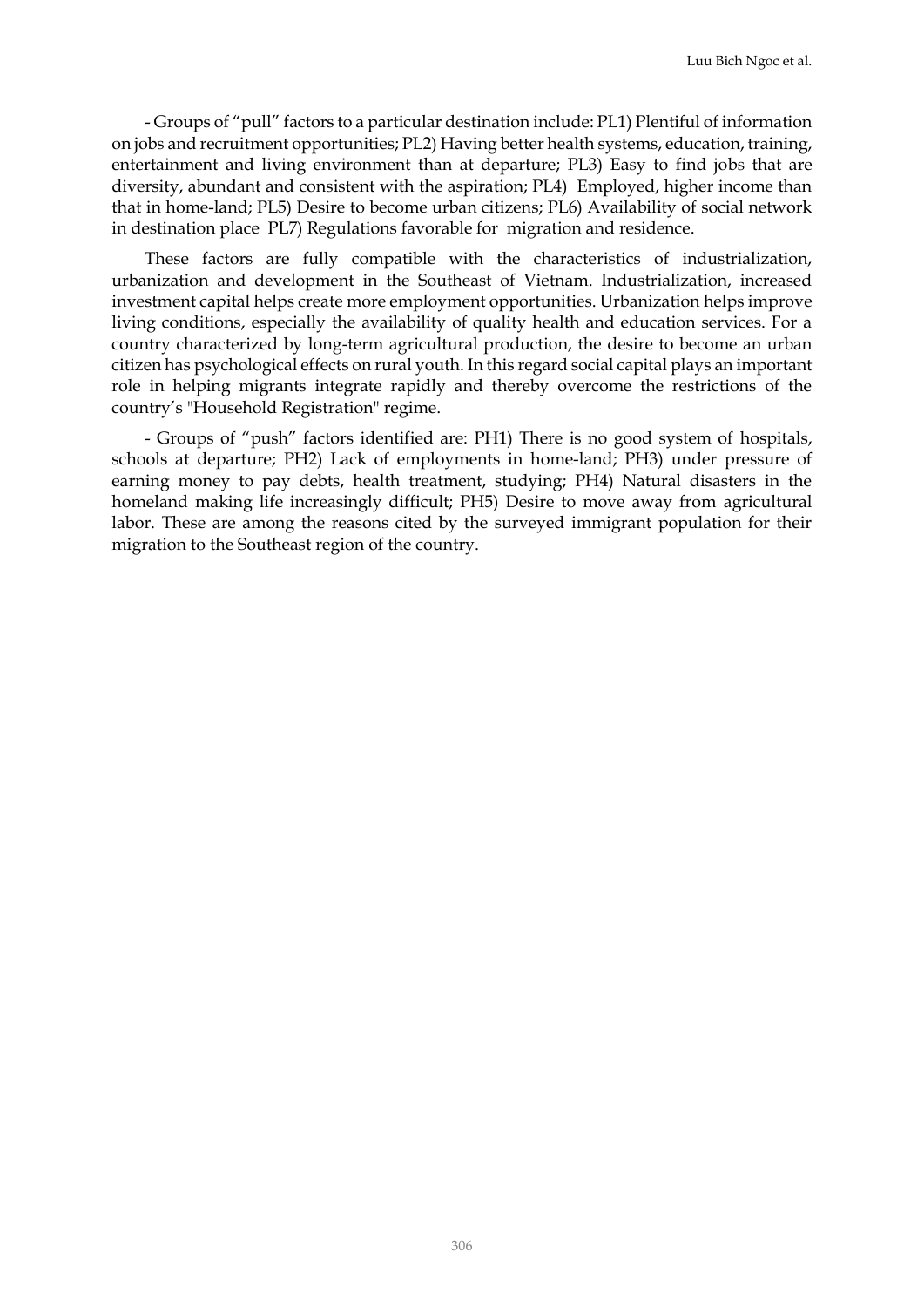### **Table 5:** Results of factor analysis model on migration motivation to Dong Nai and Binh Duong, 2004-2014

|          |                                                                       |              | Factor groups established |                                                           |                            |                         |                                                     |                |   |                         |    |           |  |
|----------|-----------------------------------------------------------------------|--------------|---------------------------|-----------------------------------------------------------|----------------------------|-------------------------|-----------------------------------------------------|----------------|---|-------------------------|----|-----------|--|
| Code     | <b>Migration reasons:</b>                                             | $\mathbf{1}$ | $\overline{2}$            | 3                                                         | 4                          | 5                       | 6                                                   | $\overline{7}$ | 8 | 9                       | 10 | $\ddotsc$ |  |
| PL       | State company on job introduction conducts recruitments in hometown   | 0.752        |                           |                                                           |                            |                         |                                                     |                |   |                         |    |           |  |
| PL       | Private company on job introduction conducts recruitments in hometown | 0.719        |                           |                                                           |                            |                         |                                                     |                |   |                         |    |           |  |
| PL       | Companies, enterprises conduct recruitments in hometown               | 0.701        | Plentiful of              |                                                           |                            |                         |                                                     |                |   |                         |    |           |  |
| PL       | Local government assist introducing new jobs                          | 0.681        | information on            |                                                           |                            |                         |                                                     |                |   |                         |    |           |  |
| PL       | Migration program of organizations and projects                       | 0.657        | jobs and                  |                                                           |                            |                         |                                                     |                |   |                         |    |           |  |
| PL       | Migration program of the organization, projects                       | 0.650        | recruitment               |                                                           |                            |                         |                                                     |                |   |                         |    |           |  |
| PL       | Many state companies on job introduction in destination region        | 0.631        | opportunities             |                                                           |                            |                         |                                                     |                |   |                         |    |           |  |
| PL       | The socio-political organizations introduce employment                | 0.621        |                           |                                                           |                            |                         |                                                     |                |   |                         |    |           |  |
| PH       | Assigning work of employer agency                                     | 0.597        |                           |                                                           |                            |                         |                                                     |                |   |                         |    |           |  |
| PL       | Having good hospital system here                                      |              | 0.720                     |                                                           |                            |                         |                                                     |                |   |                         |    |           |  |
| $\rm PL$ | Many universities/colleges, training opportunities here               |              | 0.718                     |                                                           | Having better health       |                         |                                                     |                |   |                         |    |           |  |
| PL       | Many vocational training centers here                                 |              | 0.684                     |                                                           | systems, education,        |                         |                                                     |                |   |                         |    |           |  |
| PL       | The better commune/ward health care system here                       |              | 0.670                     | training, entertainment and<br>living environment than at |                            |                         |                                                     |                |   |                         |    |           |  |
| PL       | There are many schools fit with the needs of children                 |              | 0.632                     |                                                           |                            |                         |                                                     |                |   |                         |    |           |  |
| PL       | There are many tourist resorts, amusement parks here                  |              | 0.569                     | departure                                                 |                            |                         |                                                     |                |   |                         |    |           |  |
| PL       | There is a good living environment here                               |              | 0.562                     |                                                           |                            |                         |                                                     |                |   |                         |    |           |  |
| PL       | Easy to find jobs in many industries here                             |              |                           | 0.703                                                     |                            |                         |                                                     |                |   |                         |    |           |  |
| PL       | Easy to find work at all levels of expertise                          |              |                           | 0.697                                                     | Easy to find jobs that are |                         |                                                     |                |   |                         |    |           |  |
| PL       | Easy to find jobs matching their professional training                |              |                           | 0.664                                                     |                            | diversity, abundant and |                                                     |                |   |                         |    |           |  |
| PL       | Easy to find jobs both in formal sector and informal sector           |              |                           | 0.645                                                     | consistent with the        |                         |                                                     |                |   |                         |    |           |  |
| PL       | There are many jobs in the private establishments                     |              |                           | 0.638                                                     |                            | aspiration              |                                                     |                |   |                         |    |           |  |
| $\rm PL$ | There are jobs matching aspirations                                   |              |                           | 0.622                                                     |                            |                         |                                                     |                |   |                         |    |           |  |
| PH       | Commune/ward health care center in departure place is in poor quality |              |                           |                                                           | 0.788                      |                         |                                                     |                |   |                         |    |           |  |
| PH       | No universities/colleges in original place                            |              |                           |                                                           | 0.774                      |                         | There is no good system of<br>hospitals, schools at |                |   |                         |    |           |  |
| PH       | Primary and secondary schools in the original place are not good      |              |                           |                                                           | 0.766                      | departure               |                                                     |                |   |                         |    |           |  |
| PL       | No vocational training centers in the original place                  |              |                           |                                                           | 0.754                      |                         |                                                     |                |   |                         |    |           |  |
| PL       | There are many industrial zones, factories, construction sites here   |              |                           |                                                           |                            | 0.798                   |                                                     |                |   |                         |    |           |  |
| PL       | There are many foreign companies here                                 |              |                           |                                                           |                            | 0.761<br>Lack of        |                                                     |                |   |                         |    |           |  |
| PL       | The income level here is higher than in departure place               |              |                           |                                                           |                            | 0.702                   | employments in                                      |                |   | Employed, higher income |    |           |  |
| PH       | Lack of employment in departure place                                 |              |                           |                                                           |                            | 0.541                   | home-land                                           |                |   | than that in home-land  |    |           |  |
| PL       | Here getting the government concerns and investments                  |              |                           |                                                           |                            | 0.521                   |                                                     |                |   |                         |    |           |  |
|          |                                                                       |              |                           |                                                           |                            |                         |                                                     |                |   |                         |    |           |  |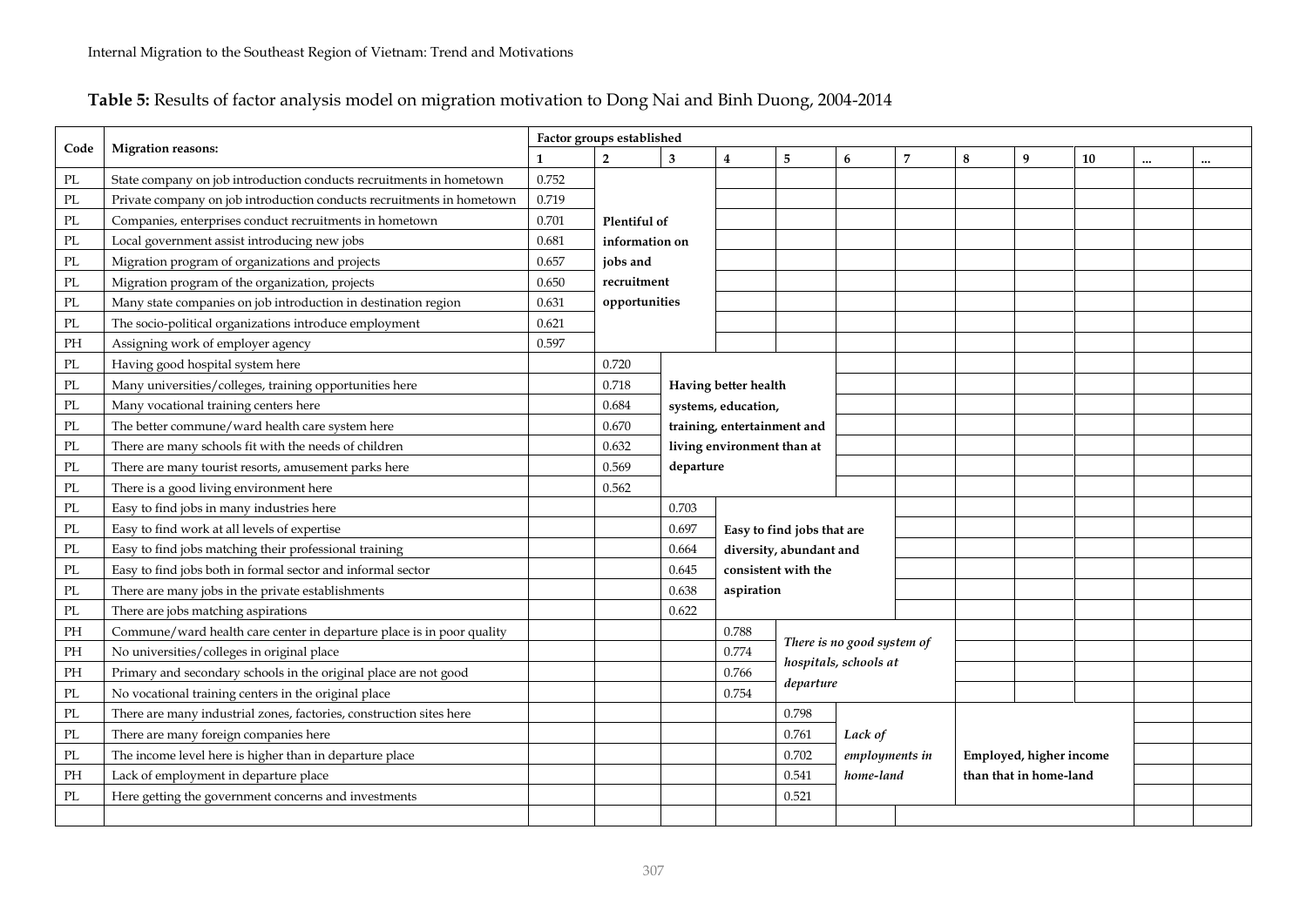|      |                                                                  | Factor groups established |   |   |   |   |       |       |                                        |                                   |                  |                      |                       |
|------|------------------------------------------------------------------|---------------------------|---|---|---|---|-------|-------|----------------------------------------|-----------------------------------|------------------|----------------------|-----------------------|
| Code | <b>Migration reasons:</b>                                        |                           | 2 | 3 | 4 | 5 | 6     | 7     | 8                                      | 9                                 | 10               | $\cdots$             | $\cdots$              |
| PH   | Under pressure of earning money to pay debts to family           |                           |   |   |   |   | 0.795 |       |                                        |                                   |                  |                      |                       |
| PH   | Under pressure of earning money to pay own debts                 |                           |   |   |   |   | 0.779 |       | Under pressure of earning money to pay |                                   |                  |                      |                       |
| PH   | Earning money for health treatment of beloved ones               |                           |   |   |   |   | 0.734 |       |                                        | debts, health treatment, studying |                  |                      |                       |
| PH   | Earning money for tuition fees                                   |                           |   |   |   |   | 0.55  |       |                                        |                                   |                  |                      |                       |
| PH   | Many typhoons and floodings in the home land                     |                           |   |   |   |   |       | 0.797 |                                        |                                   |                  |                      |                       |
| PH   | Sea level rise, salt intrusion, loss of cultivation land         |                           |   |   |   |   |       | 0.712 | Natural disasters induced              |                                   |                  |                      |                       |
| PH   | Hard climate, difficult to develop                               |                           |   |   |   |   |       | 0.642 |                                        | climate change                    |                  |                      |                       |
| PH   | Land were slided or loosen                                       |                           |   |   |   |   |       | 0.601 |                                        |                                   |                  |                      |                       |
| PL   | Like becoming a city citizen                                     |                           |   |   |   |   |       |       | 0.767                                  |                                   |                  |                      |                       |
| PH   | Dislike being a farmer                                           |                           |   |   |   |   |       |       | Decide to leaving<br>0.745             |                                   | Desire to become |                      |                       |
| PH   | Do not want to live at home again, only want to leave away       |                           |   |   |   |   |       |       | 0.608                                  | agriculture                       |                  | a city citizen       |                       |
| PL   | Want to become civil servants, officials, workers                |                           |   |   |   |   |       |       | 0.51                                   |                                   | homeland         |                      |                       |
| PL   | Had friends or people who live in same village going ahead       |                           |   |   |   |   |       |       |                                        | 0.762                             |                  |                      |                       |
| PL   | Having friends here                                              |                           |   |   |   |   |       |       |                                        | Availability of social<br>0.715   |                  |                      |                       |
| PL   | Have relatives going ahead and arrived here                      |                           |   |   |   |   |       |       |                                        | 0.557                             |                  |                      | network in des. place |
| PH   | Leaving home in 5 years without being cut household registration |                           |   |   |   |   |       |       |                                        |                                   | 0.824            | <b>Easy Resident</b> |                       |
| PH   | Leaving home in 5 years without being land acquisition           |                           |   |   |   |   |       |       |                                        |                                   | 0.818            | Regulation           |                       |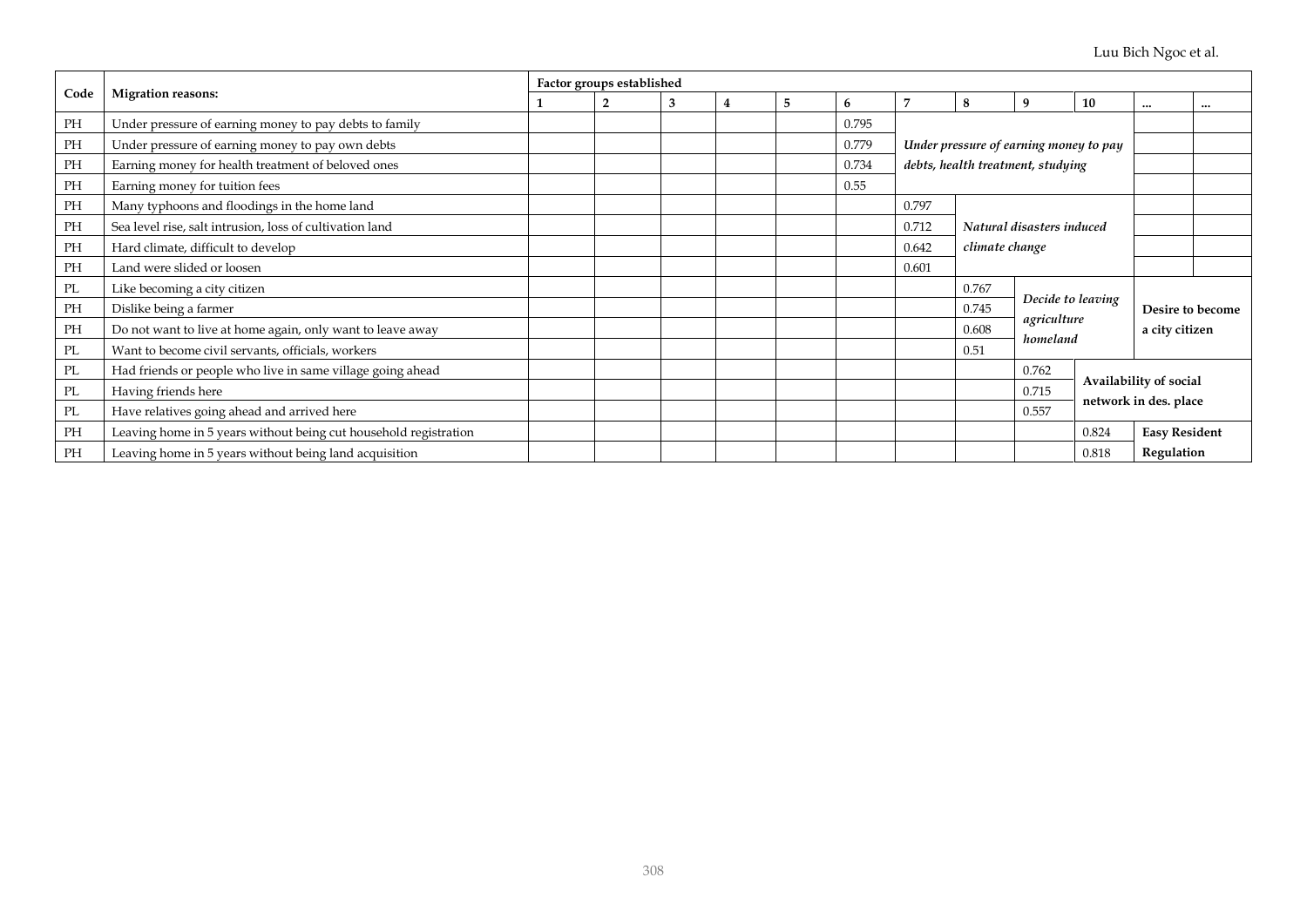### **Difference in migration motivations to the Southeast region in the period 2004-2009 and 2009-2014**

Comparing the factors in the period 2004-2009 and 2009-2014, there were different motivations for migration (Table 6).

In the period 2004-2009, the pull factor "Better health system, education, training, entertainment, and a better living environment in the destination area" was the most important, and then that is "Information on jobs and redundant employment opportunities" and "Easy to find jobs, employment diversity, abundance, matching personal aspirations". In the period 2009-2014, the migrants were more concerned with firstly, "Information on jobs and redundant employment opportunities", secondly, "Better health system, education, training, entertainment, a better living environment in the destination area" and thirdly, "availability of high paying jobs".

In the period 2004-2009, immigration in the Southeast region was affected by the following push factor "Like leaving agriculture and leaving homeland" (PH4\*) and attendant pull factor "Desire to become urban citizens" (PL7 $*$ ). These factors did not exist in the period 2009-2014. Besides, some of factors affecting to immigration in the period 2004-2009 were not presented in the analysis model in the period 2009-2014 as: "being mobilized and assigned work"; "pressure on pay for own schooling"; "migration program of some projects".

| No             | Factor group                                                                                                     | 2004-2009       | 2009-2014       |
|----------------|------------------------------------------------------------------------------------------------------------------|-----------------|-----------------|
|                | <b>PULL</b> factors                                                                                              |                 |                 |
| $\mathbf{1}$   | Better health system, education, training, entertainment, a better<br>living environment in the destination area | PL1             | PL <sub>2</sub> |
| 2              | Information on jobs and redundant employment opportunities                                                       | PL <sub>2</sub> | PL1             |
| 3              | Easy to find jobs, employment diversity, abundance, matching<br>personal aspirations                             | PL <sub>3</sub> | PL <sub>4</sub> |
| 4              | Easy regulations for migration and residence                                                                     | PL4             | PL7             |
| 5              | Many jobs and jobs with high salary                                                                              | PL <sub>5</sub> | PL3             |
| 6              | Difference in income between departure and destination                                                           | PL6             | PL <sub>5</sub> |
| 7              | Available social networking at destination                                                                       | PL8             | PL6             |
| 8              | Want to become urban citizens                                                                                    | $PL7*$          |                 |
|                | <b>PUSH</b> factors                                                                                              |                 |                 |
| 1              | Lack of employments in homeland and there were only jobs with<br>low salary                                      | PH <sub>1</sub> | PH1             |
| $\overline{2}$ | In the home land, no good hospital system, no good school system                                                 | PH <sub>2</sub> | PH <sub>2</sub> |
| 3              | Natural disasters induced by climate changes increased in the<br>homeland                                        | PH <sub>3</sub> | PH4             |
| 4              | Pressure on earning money to pay debts and heath treatment for<br>relatives, personal study                      | PH <sub>5</sub> | PH <sub>3</sub> |
| 5              | Like leaving agriculture and leaving homeland                                                                    | PH4*            |                 |
| 6              | Being mobilized and assigned work                                                                                | X               |                 |
| 7              | Pressure on pay for own schooling                                                                                | X               |                 |
| 8              | Migration program of some projects                                                                               | X               |                 |

**Table 6:** Migration motivations in the period 2004-2009 and 2009-2014

\* PL: Pull factor; PH: Push factor

*Source:* 2015 IPSS survey data analysis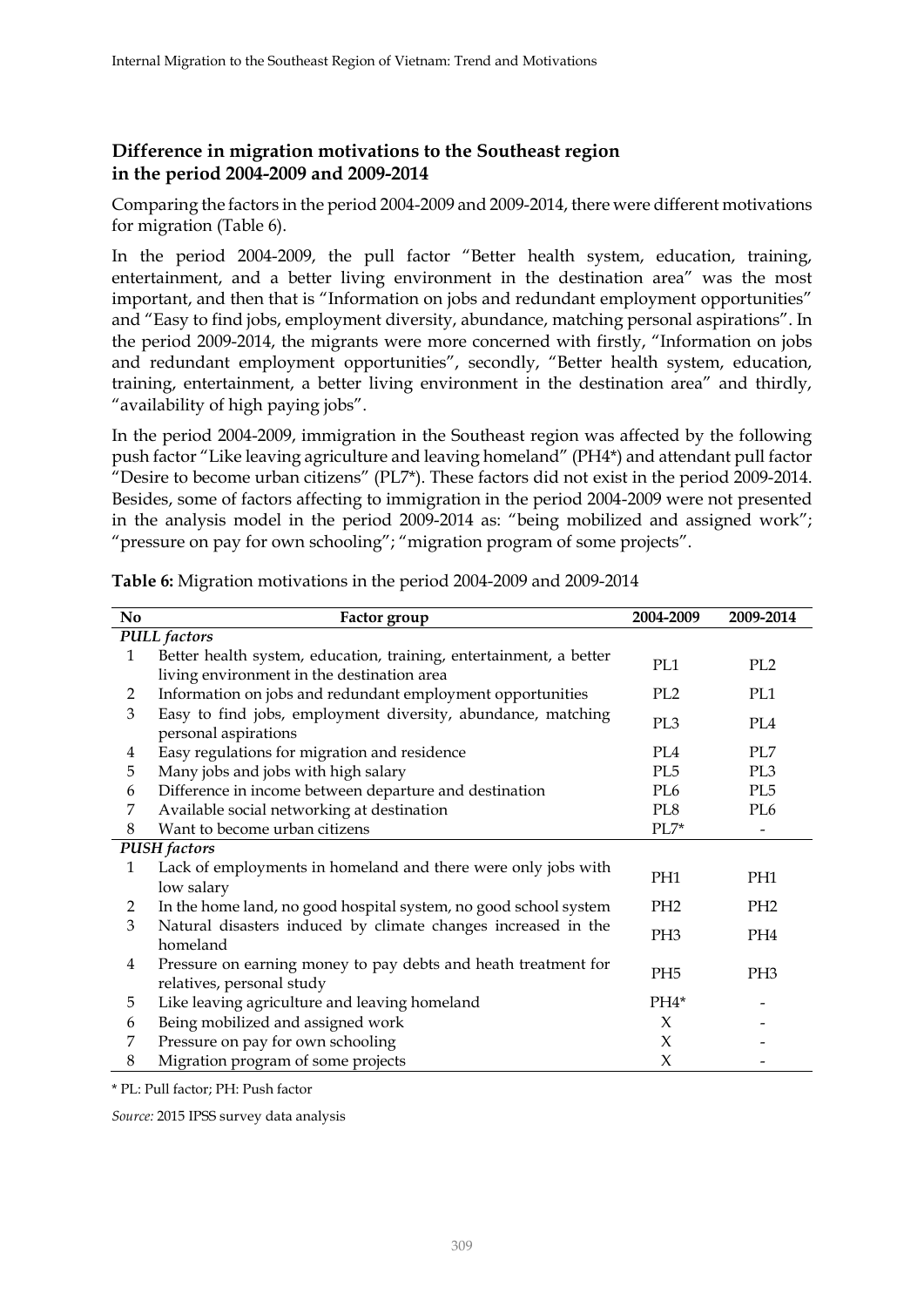### **Conclusion and Policy Implications**

Reform policy has turned the Southeast region of Vietnam into a rapidly industrializing and urbanizing region. This has led to population concentration from the 90s onwards. As a result of greater industrialization and urbanization in other regions of the country, the attraction to migrate to the Southeast has decreased. As a result, the Southeast could probably face a shortage of labor. The "pull" factors of migration to the Southeast during 2004-2014 included: 1) Plentiful of information on jobs and recruitment opportunities; 2) Having better health systems, education, training, entertainment and living environment than at departure; 3) Easy to find jobs that are diversity, abundant and consistent with the aspiration; 4) Employed, higher income than that in home-land; 5) Desire to become urban citizens; 6) Availability of social network in destination place; 7) Regulations favorable for migration and residence.

The "push" factors of migration to the Southeast, on the other hand, are: 1) There is no good system of hospitals, schools at departure; 2) Lack of employments in home-land; 3) Under pressure of earning money to pay debts, health treatment, studying; 4) natural disasters in the homeland making life increasingly difficult; 5) Desire to move away from agricultural labor.

Comparing the factors in the period 2004-2009 and 2009-2014 found that in the former factors such as "Better health system, education, training, entertainment, better living environment in the destination area" and job availability were important. In the period 2009-2014, migrants were more interested in "Information on jobs and redundant employment opportunities" and "availability of high paying jobs in the destination area". The push factor "Want to leave agriculture and leaving homeland" and pull factor as "Want to become urban citizens" were more significant in the period 2004-2009.

In order to take advantage of internal migration for economic development, the Government of Vietnam should:

- Develop and implement policies to achieve both social equality and environmental sustainability goals in the areas of rapid industrialization and urbanization, population concentration.
- Respond to the health care and education infrastructure situation
- Take into account the trend and the concentration of population in the light of the declining situation of migrant workers in Southeast as other regions too experience growth. Local government too should have plans to deploy "the program of education to become urban citizens"

### **References**

- Dang, N. A. (1997). Migration and Development in the context of socio-economic renovation in Vietnam. *Journal of Sociology*, (1), 3-12.
- Dang, N. A. (1998). The role of rural urban migration in the rural development at present. *Journal of Sociology*, (4), 15-20.

Dang, N. A. (2005). Labor Migration in the Industrialization and Modernization in Vietnam. *Journal of Sociology*, (2), 23-32.

Espíndola, A. L., Silveira J. J. & Penna T. J. P. (2006). A Harris-Todaro Agent-Based Model to Rural-Urban Migration. *Brazilian Journal of Physics*, *36*, 603-609.

General Statistics Office. (2000). *The Vietnam Population and Housing Census in 1.4.1999: Major findings*. Hanoi: Statistics Publishing House.

General Statistics Office. (2005). *2004 Vietnam national survey on Migration: Major Findings*. Hanoi: Statistic Publishing House.